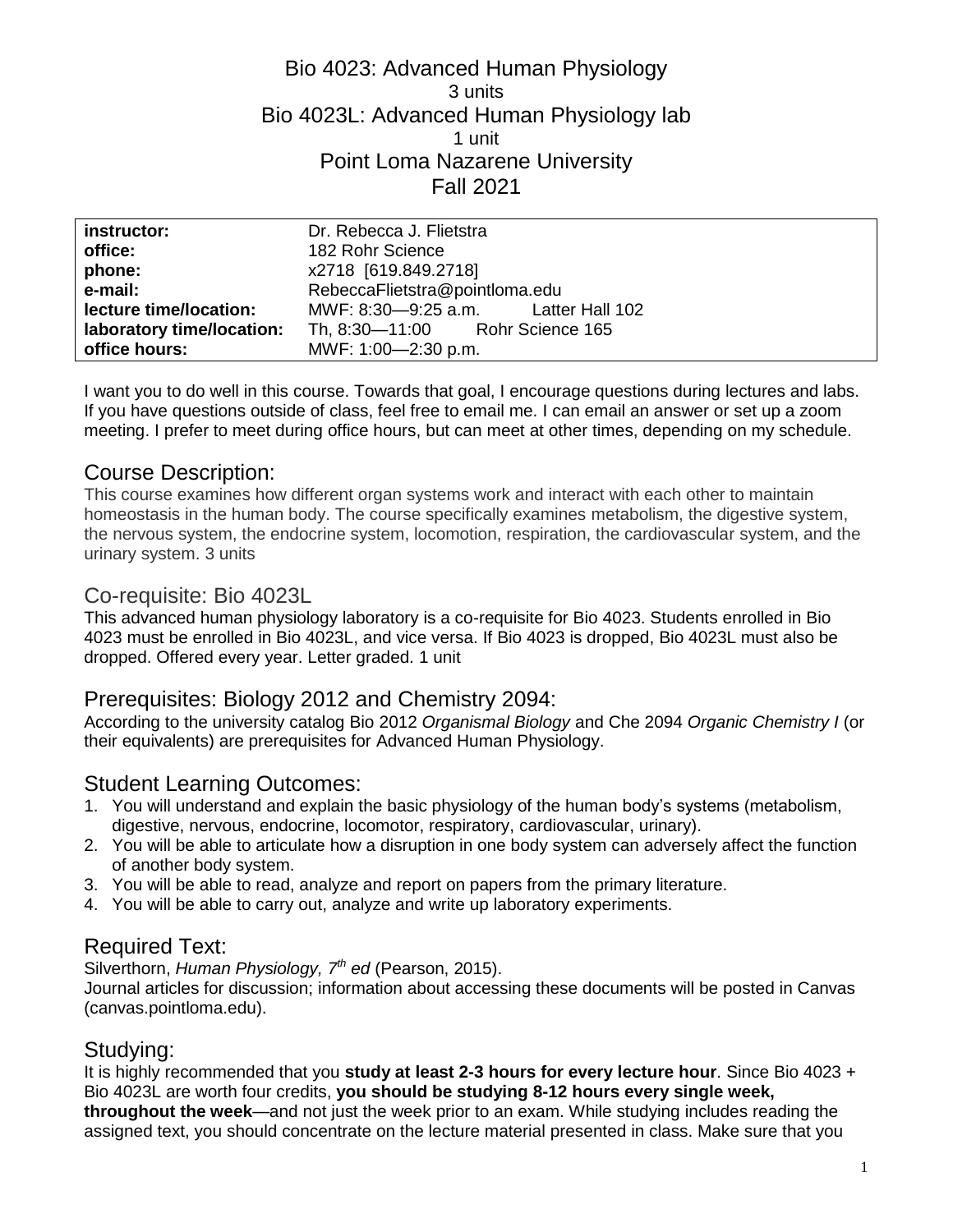both *memorize* the information and *understand* the material. Various study tips will be given in class throughout the semester.

Do not use any study materials from students who have previously taken this class. This includes notes, exams, presentations, essays and laboratory write-ups.

# State Authorization:

State authorization is a formal determination by a state that Point Loma Nazarene University is approved to conduct activities regulated by that state. In certain states outside California, Point Loma Nazarene University is not authorized to enroll online (distance education) students. If a student moves to another state after admission to the program and/or enrollment in an online course, continuation within the program and/or course will depend on whether Point Loma Nazarene University is authorized to offer distance education courses in that state. It is the student's responsibility to notify the institution of any change in his or her physical location. Refer to the map on [State Authorization](https://www.pointloma.edu/offices/office-institutional-effectiveness-research/disclosures) to view which states allow online (distance education) outside of California.

# Laptop Policy:

On occasion, we will use laptop computers in the lab. In the classroom, however, laptops tend to interfere with your education and can serve as a distraction for your neighbors. Numerous studies (some highlighted here) have confirmed that classroom laptop use can be detrimental to learning. For this reason, I do not allow the use of laptops or other electronic devises in the classroom, with the exception of exams.

- 1. Laptops and other electronic devises enable more than just note-taking, introducing numerous distractions (web-surfing, homework for other classes, social media, etc.) for you and your neighbors. You may think that you can multitask, but studies show you can't. [http://www.slate.com/articles/health\\_and\\_science/science/2013/05/multitasking\\_while\\_studying](http://www.slate.com/articles/health_and_science/science/2013/05/multitasking_while_studying_divided_attention_and_technological_gadgets.html) [\\_divided\\_attention\\_and\\_technological\\_gadgets.html](http://www.slate.com/articles/health_and_science/science/2013/05/multitasking_while_studying_divided_attention_and_technological_gadgets.html)
- 2. As already mentioned, using your laptop in class can be less than neighborly. Your classmates' grades can also suffer due to the distracting pull of the laptop. <https://www.sciencedirect.com/science/article/pii/S0360131512002254>
- 3. Writing is a more effective way of learning material than is typing. With typing, each letter is pretty much the same thing for the brain. Writing, however, uses different muscle groups with each word and encourages the brain to integrate material during the writing process. Typing may be easy and fast, but by making the brain passive, it discourages learning. <https://www.npr.org/2016/04/17/474525392/attention-students-put-your-laptops-away>
- 4. Using electronic devises in class also impairs long-term retention, with one study suggesting that cellphone use in class can lower one's grade by half a letter grade. [https://www.insidehighered.com/news/2018/07/27/class-cellphone-and-laptop-use-lowers-exam](https://www.insidehighered.com/news/2018/07/27/class-cellphone-and-laptop-use-lowers-exam-scores-new-study-shows)[scores-new-study-shows](https://www.insidehighered.com/news/2018/07/27/class-cellphone-and-laptop-use-lowers-exam-scores-new-study-shows)

## Journal Articles

As indicated on the schedule, during the semester you will be responsible for reading several assigned journal articles. Specific questions will be assigned with each article. You will be responsible for typing up and submitting the answers via Canvas (canvas.pointloma.edu) to these questions prior to the date of discussion. Credit for this assignment requires (1) typed answers submitted on time, (2) attendance on day of discussion, and (3) timely submission of written feedback.

### Exams:

Exams will be administered during the laboratory times, on the dates indicated in the schedule. If an exam needs to be rescheduled due to an illness or a school-related activity, students must notify me **in advance** of the need to reschedule the exam. **The final exam cannot be rescheduled.**

Exams will be administered on Canvas, using Honorlock. You will need to take your laptop to class for each exam. Unless given special permission (such as taking the exam through the EAC), you will not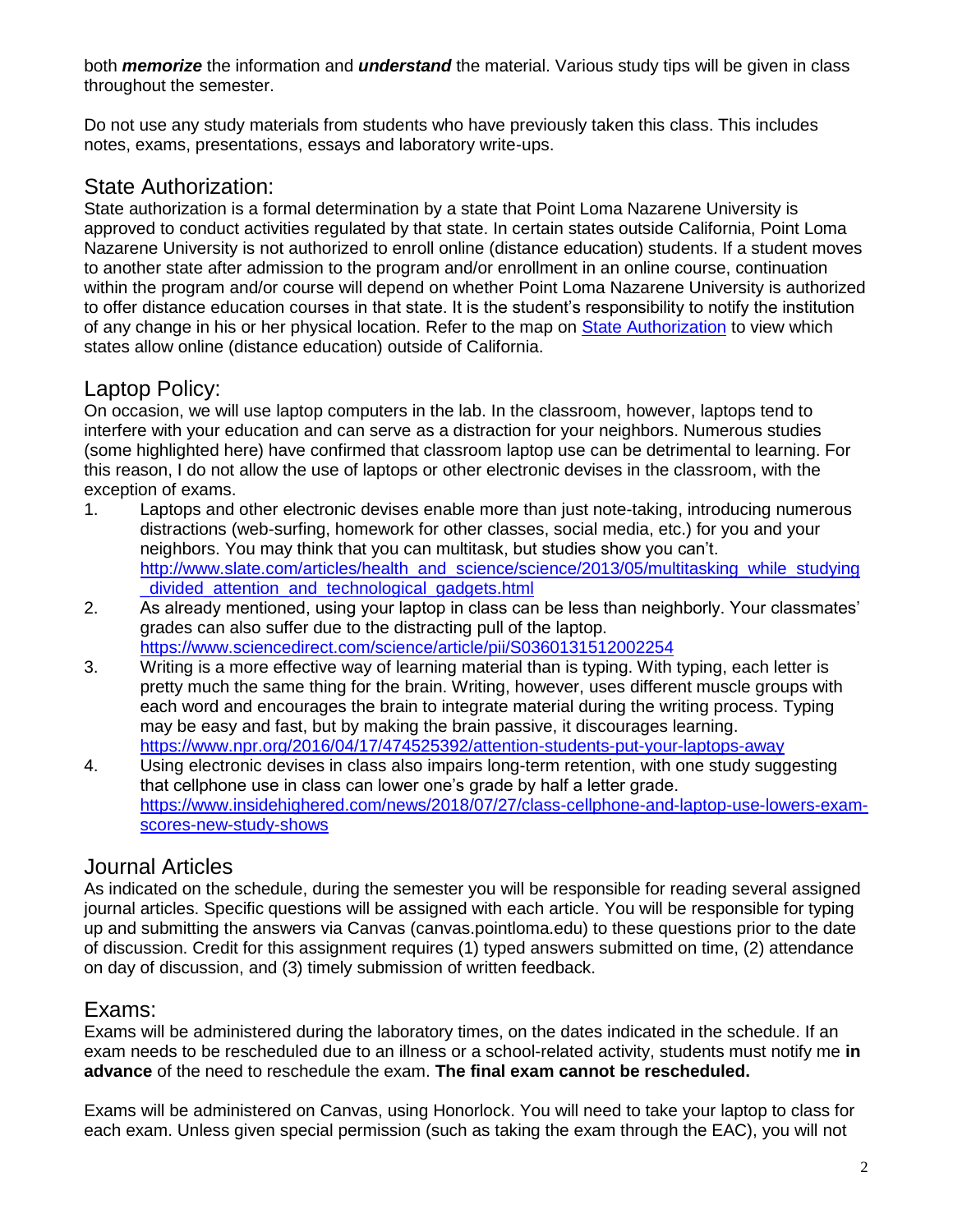receive credit for an exam taken remotely. If you do not have a laptop, notify Dr. Flietstra as soon as possible so you can borrow a department laptop.

## Laboratory Participation:

It is **not** possible to schedule make-up labs. Come prepared for the laboratory exercise by reading the materials supplied ahead of time. Laboratory exercises will be posted to Canvas (canvas.pointloma.edu) at least two days prior to the lab. If possible, save a tree by printing these handouts as double-sided copies.

- **No food (including gum) or drinks in the laboratory.** This includes when you are in the lab for lecture exams.
- $\hat{\varphi}$  At the end of each laboratory period make sure that your table, and the equipment you've used, has been **cleaned and all materials returned to its appropriate place**. Points will be deducted for messes not cleaned up.

Laboratory assignments will be due as announced in lab.

- **You will not be allowed to hand in a laboratory write-up for a lab you did not attend**. In general, laboratory write-ups will need to be typed.
- $\hat{\varphi}$  Late lab write-ups will not receive full credit.
- $\hat{\varphi}$  Be sure that when you are asked to write up an individual laboratory report that this report reflects your own work, and not someone else's. This means that you can discuss the assignment with your classmates, but that you cannot copy their answers. Students who hand in identical assignments will not be given any credit for that particular assignment.

### Evaluation:

#### **Based on an expected 650+ total points**

Following each exam, I will provide an update on the total points you have earned up until that point, along with the total possible points. I will not post your grades on Canvas. Instead, I expect that you can calculate your own grade based on the quizzes, exams, and assignments that have been returned.

Your grade for Bio 4023 and Bio 4023L will be calculated together and the same grade applied to both.

- 300 points—3 exams (100 points/exam)
- $\geq 100$  points—final, cumulative exam
- $\geq 150$  points—journal articles (4 articles)
	- 60 points—reading and answering questions (15 points/article)
		- 15 points—evaluating presentations
	- 75 points—group presentation
- $\geq 100$  points for laboratory write-ups
- $\triangleright$  other assignments may be given in class as deemed appropriate

#### **Your letter grade will be determined from your cumulative percent score as follows:**

- **A**: 93.0—100% **B-**: 80.0—82.99 **D+**: 67.0—69.99
- **A-**: 90.0—92.99 **C+**: 77.0—79.99 **D**: 63.0—66.99
- **B+**: 87.0—89.99 **C**: 73.0—76.99 **D-**: 60.0—62.99
- 
- 
- 
- 
- **B**: 83.0—86.99 **C-**: 70.0—72.99 **F**: ≤ 59.99
- 
- 

3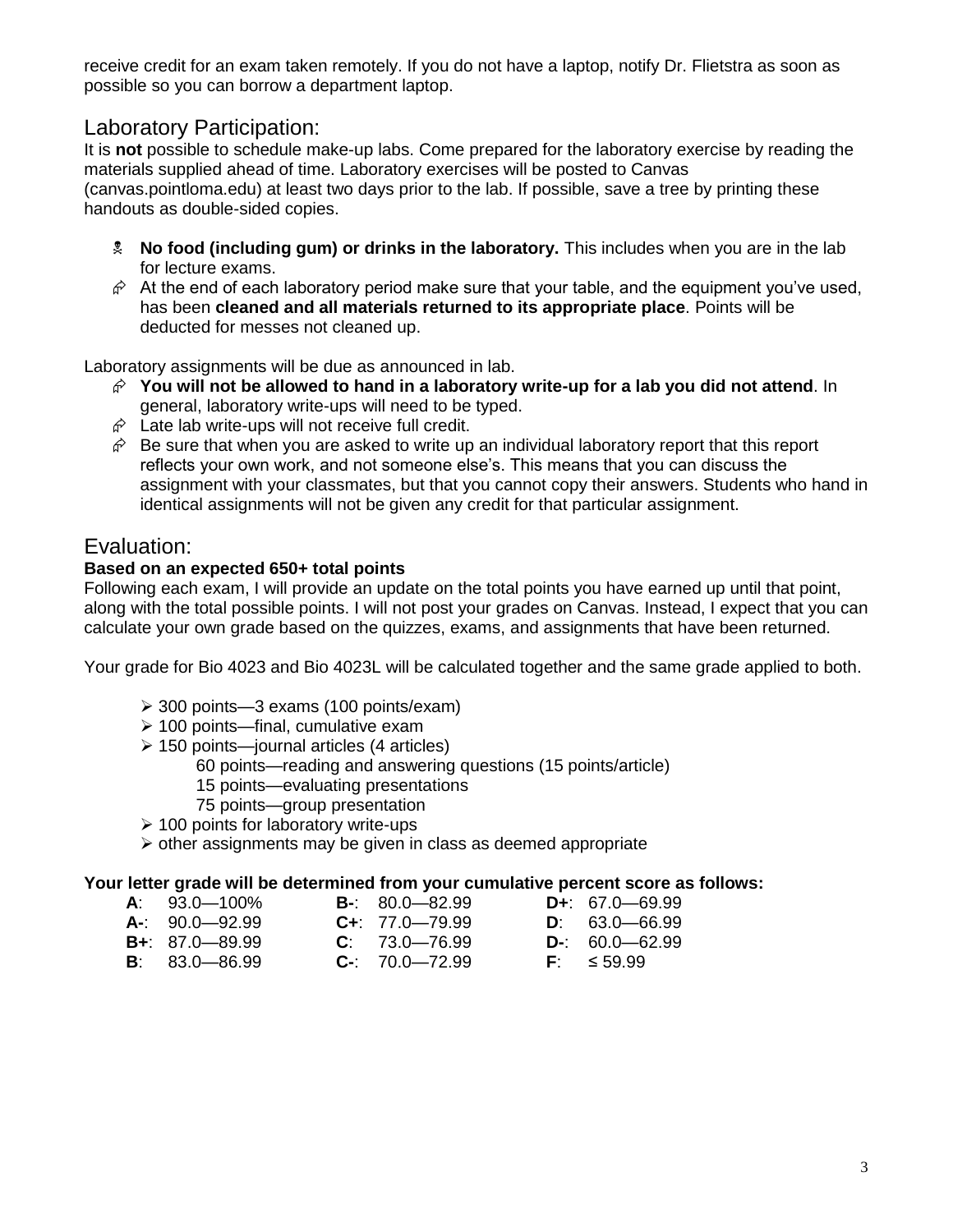## **PLNU COPYRIGHT POLICY**

Point Loma Nazarene University, as a non-profit educational institution, is entitled by law to use materials protected by the US Copyright Act for classroom education. Any use of those materials outside the class may violate the law.

### **PLNU ACADEMIC HONESTY POLICY**

Students should demonstrate academic honesty by doing original work and by giving appropriate credit to the ideas of others. Academic dishonesty is the act of presenting information, ideas, and/or concepts as one's own when in reality they are the results of another person's creativity and effort. A faculty member who believes a situation involving academic dishonesty has been detected may assign a failing grade for that assignment or examination, or, depending on the seriousness of the offense, for the course. Faculty should follow and students may appeal using the procedure in the university Catalog. See Academic [Policies](https://catalog.pointloma.edu/content.php?catoid=52&navoid=2919#Academic_Honesty) for definitions of kinds of academic dishonesty and for further policy information.

## **PLNU ACADEMIC ACCOMMODATIONS POLICY**

PLNU is committed to providing equal opportunity for participation in all its programs, services, and activities. Students with disabilities may request course-related accommodations by contacting the Educational Access Center (EAC), located in the Bond Academic Center [\(EAC@pointloma.edu](mailto:EAC@pointloma.edu) or 619-849-2486). Once a student's eligibility for an accommodation has been determined, the EAC will issue an academic accommodation plan ("AP") to all faculty who teach courses in which the student is enrolled each semester.

PLNU highly recommends that students speak with their professors during the first two weeks of each semester/term about the implementation of their AP in that particular course and/or if they do not wish to utilize some or all of the elements of their AP in that course.

Students who need accommodations for a disability should contact the EAC as early as possible (i.e., ideally before the beginning of the semester) to assure appropriate accommodations can be provided. It is the student's responsibility to make the first contact with the EAC.

## **PLNU ATTENDANCE AND PARTICIPATION POLICY**

Regular and punctual attendance at all class sessions is considered essential to optimum academic achievement. If the student is absent for more than 10 percent of class sessions, the faculty member will issue a written warning of de-enrollment. If the absences exceed 20 percent, the student may be de-enrolled without notice until the university drop date or, after that date, receive the appropriate grade for their work and participation.

## **SPIRITUAL CARE**

Please be aware PLNU strives to be a place where you grow as whole persons. To this end, we provide resources for our students to encounter God and grow in their Christian faith. If students have questions, a desire to meet with the chaplain or have prayer requests you can contact the Office of Spiritual Development.

community where grace To Teach ~ To Shape ~ To Send<br>engaged and challenged, character is modeled and formed, and service becomes an expression of faith. Being of Wesleyan heritage, we aspire to be a learning<br>engaged and challenged, character is community where grace is foundational, truth is pursued, and holiness is a way of life.engaged and challenged, character is modeled and formed, and service becomes an expression of faith. Being of Wesleyan heritage, we aspire to be a learning **To Teach ~ To Shape ~ To Send**  $\overline{\sigma}$ foundational, truth is pursued, and holiness is Point Loma Nazarene University  $\omega$ a way of exists to provide higher education in a vital Christian community where minds are .<br>Tife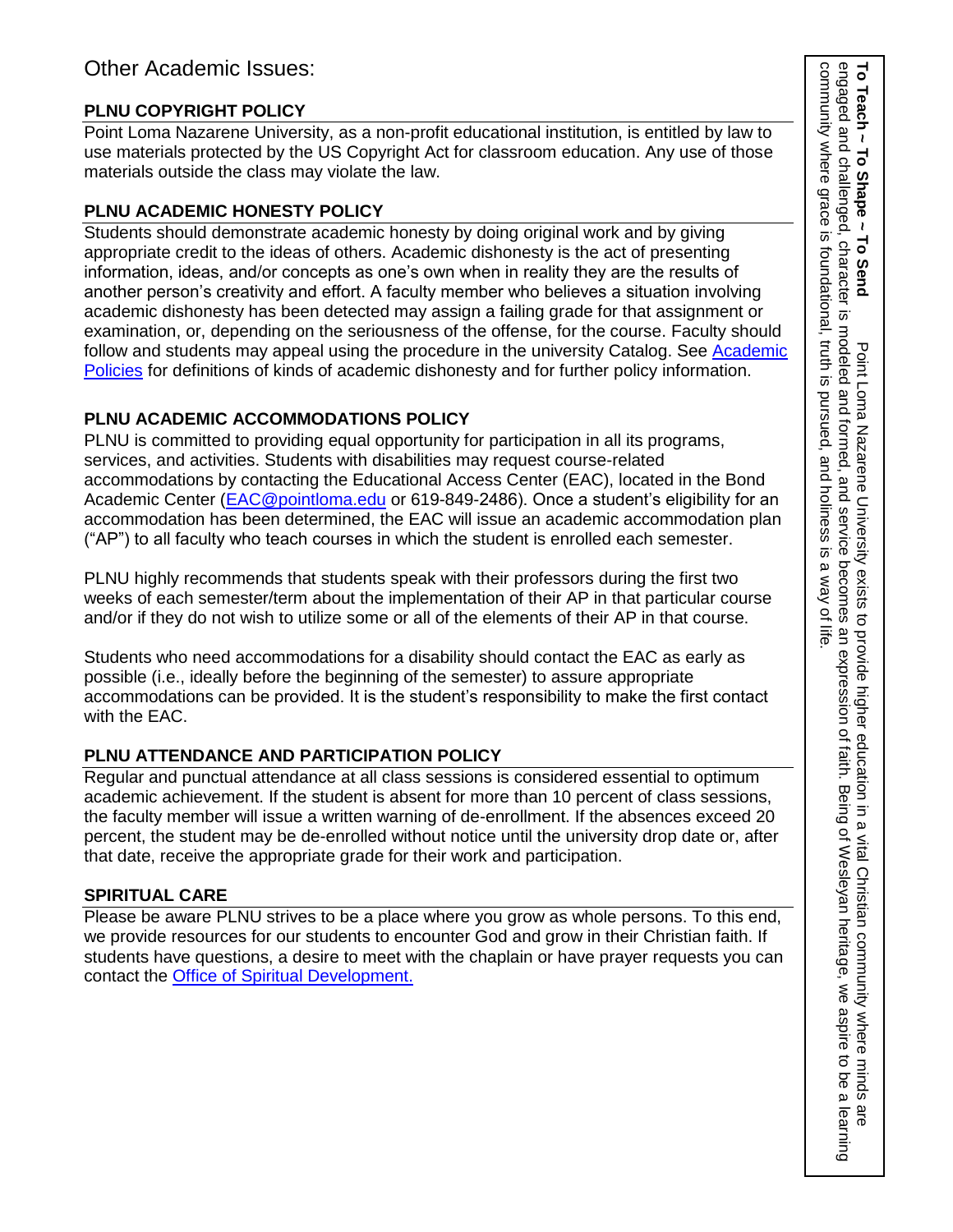| Tentative Lecture Schedule |                              |        |  |
|----------------------------|------------------------------|--------|--|
| <b>Aug 31 (Tu)</b>         | Introduction to Physiology   | chp.   |  |
| Sept 1 (W)                 | Molecular Interactions       | chp. 2 |  |
| Sept 2 (Th)                | Lab: Get Acquainted Meetings |        |  |
| Sept $3(F)$                | Animal Research              |        |  |

| Sept 6 (M)                 | <b>LABOR DAY</b>                        |             |
|----------------------------|-----------------------------------------|-------------|
| $\sqrt{\text{Sept } 8(N)}$ | Metabolism and Energy Balance-1         | chp. 4 & 22 |
| Sept 9 (Th)                | Lab: Metabolism and Temperature in Rats |             |
| Sept 10 $(F)$              | <b>Clinical Research</b>                |             |

| <b>Sept 13 (M)</b> | Metabolism and Energy Balance-2                    | chp. 4 & 22        |
|--------------------|----------------------------------------------------|--------------------|
| <b>Sept 15 (W)</b> | <b>Metabolism and Energy Balance-3</b>             | chp. 4 & 22        |
| Sept 16 (Th)       | Lab: Effects of Castration on Juvenile Male Rats-1 |                    |
| <b>Sept 17 (F)</b> | Membrane Dynamics-1                                | chp. 5 pp. 123-136 |

| <b>Sept 20 (M)</b> | Membrane Dynamics-2                         | chp. 5 | pp. 153-160 |
|--------------------|---------------------------------------------|--------|-------------|
| Sept 22 (W)        | <b>FREE DAY</b>                             |        |             |
| Sept $23$ (Th)     | Lab: Exam 1                                 |        |             |
| Sept 24 $(F)$      | Communication, Integration, and Homeostasis | chp.6  |             |

| Sept $27(M)$      | Introduction to the Endocrine System | chp. 7 |
|-------------------|--------------------------------------|--------|
| Sept $29(W)$      | Introduction to the Endocrine System | chp. 7 |
| Sept 30 (Th)      | Lab: Journal Article #1              |        |
| $\vert$ Oct 1 (F) | <b>Neurons</b>                       | chp. 8 |

| Oct $4(M)$       | <b>Neurons</b>                                          | chp. 8    |
|------------------|---------------------------------------------------------|-----------|
| Oct $6(N)$       | The Central Nervous System                              | chp. 9    |
| Oct $7(Th)$      | Lab: Effects of Testosterone on Juvenile Male Rats-2    |           |
| <b>Oct 8 (F)</b> | Sensory Physiology: Background [touch, chemical senses] | chp. $10$ |

| $\vert$ Oct 11 (M) | Sensory Physiology [inner ear: balance and hearing] | chp. $10$ |
|--------------------|-----------------------------------------------------|-----------|
| $\vert$ Oct 13 (W) | Sensory Processes [vision]                          | chp. 10   |
| Oct 14 $(Th)$      | Lab: Journal Article #2                             |           |
| $\vert$ Oct 15 (F) | Autonomic Nervous System                            | chp. 11   |

| $\vert$ Oct 18 (M) | <b>Muscles</b>             | chp. 12 |
|--------------------|----------------------------|---------|
| Oct 20 (W)         | <b>FREE DAY</b>            |         |
| Oct 21 (Th)        | Lab: Exam 2                |         |
| Oct 22 (F)         | <b>HOLIDAY: FALL BREAK</b> |         |

| $\vert$ Oct 25 (M) | <b>Muscles</b>                               | chp. 12   |
|--------------------|----------------------------------------------|-----------|
| $\vert$ Oct 27 (W) | Cardiovascular Physiology                    | chp. $14$ |
| Oct 28 $(Th)$      | Lab: Sheep Brain and Sheep Heart dissections |           |